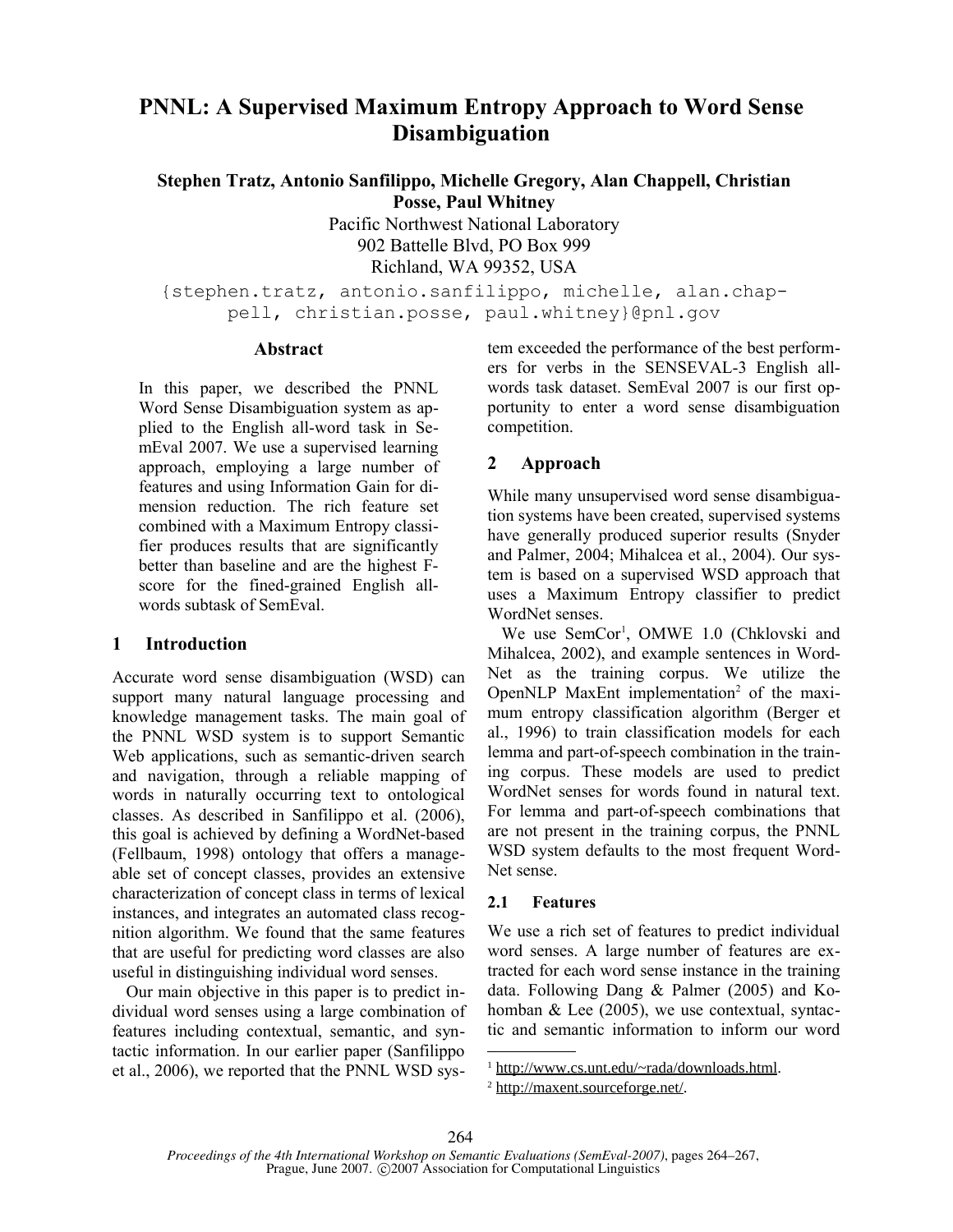sense disambiguation system. However, there are significant differences between the specific types of contextual, syntactic and semantic information we use in our system and those proposed by Dang & Palmer (2005) and Kohomban & Lee (2005). More specifically, we employ novel features and feature combinations, as described below.

- *Contextual information.* The contextual information we use includes the word under analysis plus the three tokens found on each side of the word, within sentence boundaries. Tokens include both words and punctuation.
- *Syntactic information*. We include grammatical dependencies (e.g. subject, object) and morpho-syntactic features such as part of speech, case, number and tense. We use the Connexor parser<sup>3</sup> (Tapanainen and Järvinen, 1997) to extract lemma information, parts of speech, syntactic dependencies, tense, case, and number information. A sample output of a Connexor parse is given in Table 1. Features are extracted for all tokens that are related through no more than 3 levels of dependency to the word to be disambiguated.
- *Semantic information*. The semantic information we incorporate includes named entity types (e.g. PERSON, LOCATION, ORGANI-ZATION) and hypernyms. We use OpenNLP<sup>4</sup> and LingPipe<sup>5</sup> to identify named entities, replacing the strings identified as named entities (e.g., Joe Smith) with the corresponding entity type (PERSON). We also substitute personal pronouns that unambiguously denote people with the entity type PERSON. Numbers in the text are replaced with type label NUMBER. Hypernyms are retrieved from WordNet and added to the feature set for all noun tokens selected by the contextual and syntactic rules. In contrast to Dang & Palmer (2005), we only include the hypernyms of the most frequent sense, and we include the entire hypernym chain (e.g. motor, machine, device, instrumentality, artifact, object, whole, entity).

To address feature extraction processes specific to noun and verbs, we add the following conditions.

- *Syntactic information for verbs*. If the verb does not have a subject, the subject of the closest ancestor verb in the syntax tree is used instead.
- *Syntactic information for nouns*. The first verb ancestor in the syntax tree is also used to generate features.
- *Semantic information for nouns*. A feature indicating whether a token is capitalized for each of the tokens used to generate features.

A sample of the resulting feature vectors that are used by the PNNL word sense disambiguation system is presented in Table 2.

| ID                    | Word                                          | Lemma                                       | <b>Grammatical</b><br>Dependen-<br>cies             | Morphosyntactic<br><b>Features</b>                                                                           |
|-----------------------|-----------------------------------------------|---------------------------------------------|-----------------------------------------------------|--------------------------------------------------------------------------------------------------------------|
| 2<br>3<br>4<br>5<br>6 | the<br>engine<br>throbbe<br>d<br>into<br>life | the<br>engine<br>throb<br>into<br>life<br>٠ | det:2<br>subi>3<br>main: >0<br>qoa: > 3<br>pcomp:>4 | @DN> %>N DET<br>@SUBJ %NH N NOM SG<br>@+FMAINV %VA V PAST<br><b>@ADVL %EH PREP</b><br>$@$ FP $%$ NH N NOM SG |
|                       |                                               |                                             |                                                     |                                                                                                              |

**Table 1.** Connexor sample output for the sentence *"The engine throbbed into life".*

| pre:2:the, pre:2:pos:DET, det:the, det:pos:DET,<br>hassubj:det:                                                                                                                                                                            |
|--------------------------------------------------------------------------------------------------------------------------------------------------------------------------------------------------------------------------------------------|
| pre:1:instrumentality, pre:1:object, pre:1:artifact,<br>pre:1:device, pre:1:engine, pre:1:motor, pre:1:whole,<br>pre:1:entity, pre:1:machine, pre:1:pos:N,<br>pre:1:case:NOM.<br>pre:1:num:SG,subj:instrumentality,subj:object, subj:arti- |
| fact, subj:device, subj:engine, subj:motor, subj:whole,<br>subj:entity, subj:machine, subj:pos:N, hassubj:,<br>subj:case:NOM, subj:num:SG,                                                                                                 |
| haspre:1:,haspre:2:,haspost:1:, haspost:2:, haspost:3:,<br>self:throb, self:pos:V, main:,throbbed, self:tense:PAST                                                                                                                         |
| post:1:into, post:1:pos:PREP, goa:into, goa:pos:PREP,                                                                                                                                                                                      |
| post:2:life, post:2:state, post:2:being, post:2:pos:N,<br>post:2:case:NOM, post:2:num:SG, hasgoa:, pcomp:life,<br>pcomp:state, pcomp:being, pcomp:pos:N,<br>hasgoa:pcomp:, goa:pcomp:case:NOM,<br>goa:pcomp:num:SG<br>post:3:.             |
|                                                                                                                                                                                                                                            |

**Table 2.** Feature vector for *throbbed* in the sentence *"The engine throbbed into life".*

As the example in Table 2 indicates, the combination of contextual, syntactic, and semantic information types results in a large number of features. Inspection of the training data reveals that some features may be more important than others in establishing word sense assignment for each choice of word lemma. We use a feature selection proce-

<sup>3</sup> http://www.connexor.com/.

<sup>4</sup> http://opennlp.sourceforge.nt/.

<sup>5</sup> http://www.alias-i.com/lingpipe/.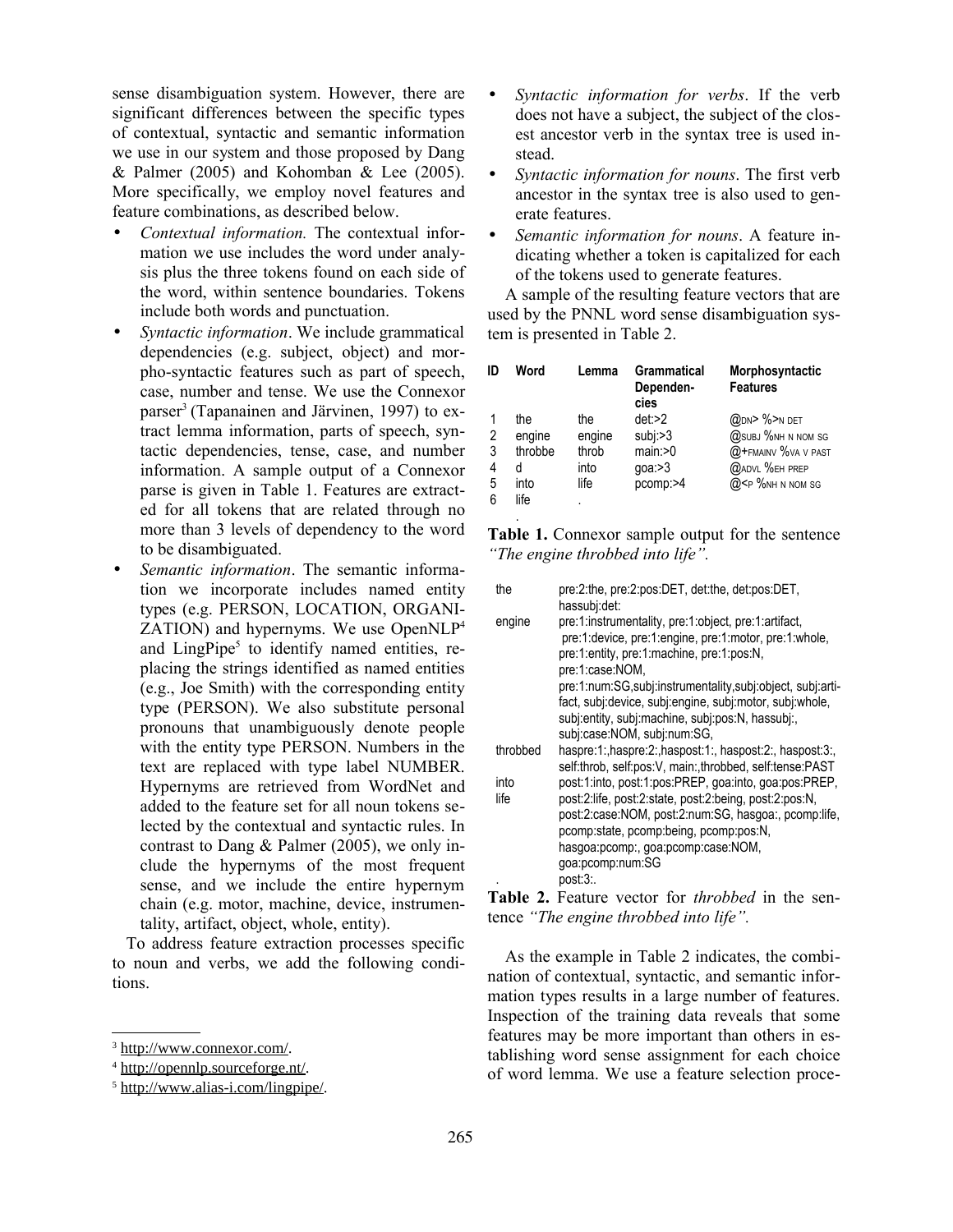dure to reduce the full set of features to the feature subset that is most relevant to word sense assignment for each lemma. This practice improves the efficiency of our word sense disambiguation algorithm. The feature selection procedure we adopted consists of scoring each potential feature according to a particular feature selection metric, and then taking the best *k* features.

We choose Information Gain as our feature selection metric. Information Gain measures the decrease in entropy when the feature is given versus when it is absent. Yang and Pederson (1997) report that Information Gain outperformed other feature selection approaches in their multi-class benchmarks, and Foreman (2003) showed that it performed amongst the best for his 2-class problems.

### **3 Evaluation**

To evaluate our approach and feature set, we ran our model on the SENSEVAL-3 English all-words task test data. Using data provided by the SENSE-VAL website<sup>6</sup>, we were able to compare our results for verbs to the top performers on verbs alone. Upali S. Kohomban and Wee Sun Lee provided us with the results file for the Simil-Prime system (Kohomban and Lee, 2005). As reported in Sanfilippo et al. (2006) and shown in table 3, our results for verbs rival those of top performers. We had a significant improvement (p-value $<0.05$ ) over the baseline of 52.9%, a marginal improvement over the second best performer (SenseLearner) (Mihalcea and Faruque, 2004), and we were as good as the top performer (GAMBL) (Decadt et al., 2004). 7

| <b>System</b>   | <b>Precision</b> | <b>Fraction of</b><br>Recall |
|-----------------|------------------|------------------------------|
| Our system      | 61%              | 22%                          |
| <b>GAMBL</b>    | 59.0%            | 21.3%                        |
| SenseLearner    | 56.1%            | 20.2%                        |
| <b>Baseline</b> | 52.9%            | 19.1%                        |

**Table 3.** Results for verb sense disambiguation on SENSEVAL-3 data, adapted from Sanfilippo et al. (2006).

Since then, we have expanded our evaluation to all parts of speech. Table 4 provides the evaluation of our system as compared to the three top performers on the SENSEVAL-3 data and the baseline. The baseline of  $0.631$  F-score<sup>8</sup> was computed using the most frequent WordNet sense. The PNNL WSD system performs significantly better than the baseline (p-value  $0.05$ ) and rivals the top performers. The performance of the PNNL WSD system relative to the other three systems and the baseline remains unchanged when the unknown sense answers (denoted by a 'U') are excluded from the evaluation.

| <b>System</b>   | <b>Precision</b> | Recall |
|-----------------|------------------|--------|
| PNNL            | 0.670            | 0.670  |
| Simil-Prime     | 0.661            | 0.663  |
| <b>GAMBL</b>    | 0.652            | 0.652  |
| SenseLearner    | 0.646            | 0.646  |
| <b>Baseline</b> | 0.631            | 0.631  |

**Table 4. SENSEVAL-3** English all-words**.**

| <b>System</b>   | Recall | <b>Precision</b> |
|-----------------|--------|------------------|
| <b>PNNL</b>     | 0.669  | 0.671            |
| <b>GAMBL</b>    | 0.651  | 0.651            |
| Simil-Prime     | 0.644  | 0.657            |
| SenseLearner    | 0.642  | 0.651            |
| <b>Baseline</b> | 0.631  | 0.631            |

**Table 5. SENSEVAL-3** English all-words, No "U"**.**

# **4 Experimental results on SemEval allwords subtask**

This was our first opportunity to test our model in a WSD competition. For this competition, we focused our efforts on the fine-grained English allwords task because our system was set up to perform fine-grained WordNet sense prediction. We are pleased that our system achieved the highest score for this subtask. Our results for the SemEval dataset as compared to baseline are reported in Table 6. The PNNL WSD system did not assign the unknown sense, 'U', to any word instances in the SemEval dataset.

<sup>6</sup> http://www.senseval.org/.

<sup>&</sup>lt;sup>7</sup> The 2% improvement in precision which our system showed as compared to GAMBL was not statistically significant (p=0.21).

<sup>8</sup> This baseline is slightly higher than that reported by others (Snyder and Palmer 2004).